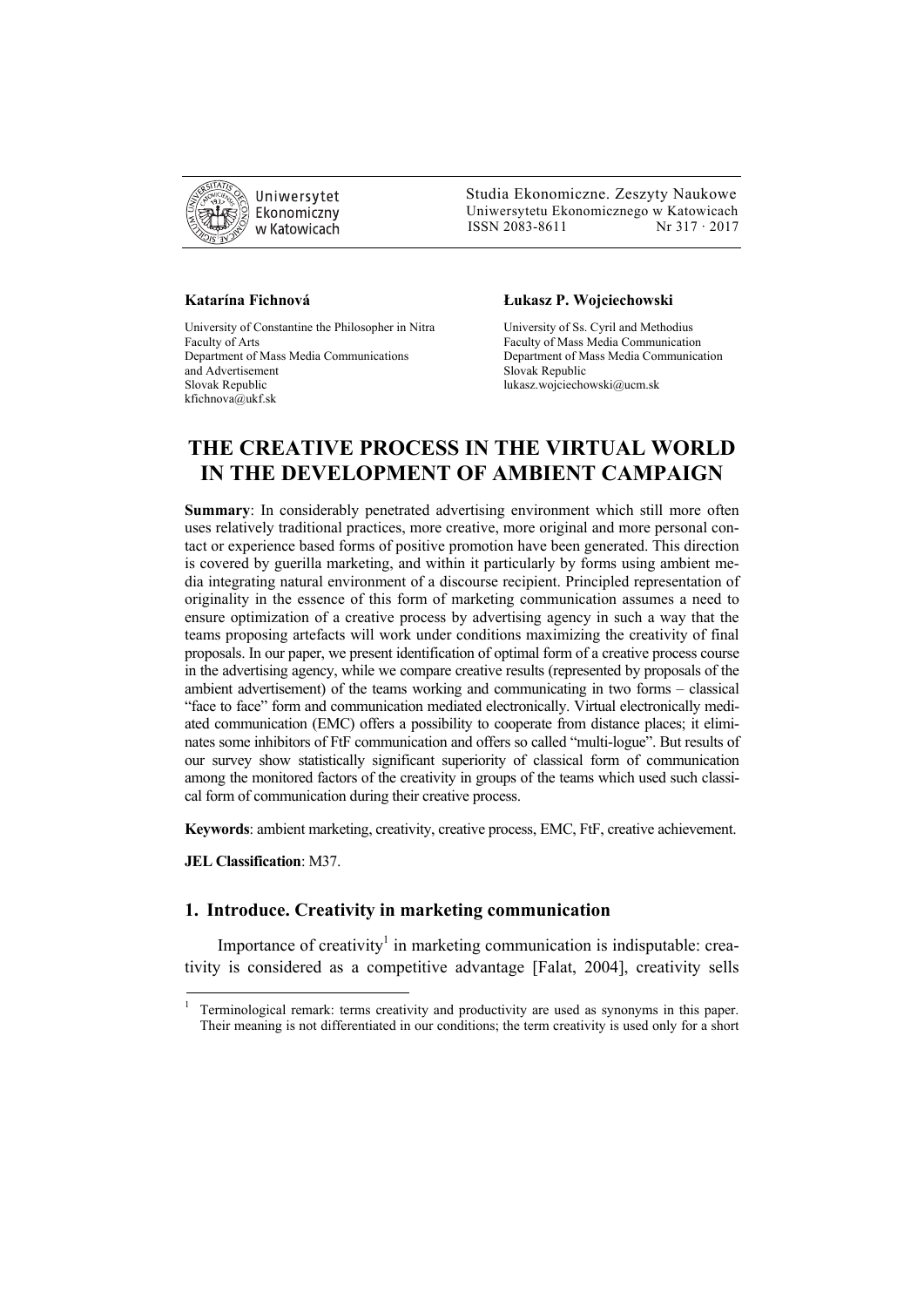[Gunn, 2000], creative advertisement is easy to remember and popular [Reinartz, 2013], it results in more positive attitude towards the advertisement [Ang, Lee & Leong, 2007], and it evokes higher extent of consumer´s attention [Reinartz & Saffert, 2013; Till & Baack, 2005; Pieters, et al., 2002]. To create such creative advertisement, it is important that the process runs optimally. We call this process creative and it has got its own patterns. In the presented paper we deal with specific conditions of a creative process used in the advertising agencies the result of which should be a creative advertisement. It is necessary to take into account a fact that novelty – originality can be expressed differently in marketing communication: not only by (1) *composition*, (2) *colours*, (3) *sequencing of the elements*, (4) *unexpected inclusion of unusual combination*, (5) *or by a selection of protagonists*. Novelty – originality can be also expressed (6) *by ability to cross the border of object*, where the message is placed, or (7) *unconventional connection with environment*. It represents using of so called *dissociation* described by A. Koestler [1976] which caused birth of many discoveries. (8) *the used medium* can be also original. We speak about so called *ambient media* in marketing communication which has started to appear since the mid of 90s of the last century. Some authors [e.g. Frey, 2008; Grimpliniová, 2007] present this type of marketing communication together with other types as *new directions in marketing* (9), which should also include other types of marketing such as *guerilla marketing, viral marketing, promotional marketing, digital marketing, event marketing, mobile marketing and others*. Despite of all above listed, types of marketing are significantly based on originality<sup>2</sup> of solution of communication; originality of guerilla marketing is principally represented in its own nature.

*The aim* of the presented paper is to describe an essence of guerilla marketing and its basic technique of ambient marketing. The other aim is to identify an optimal form of a creative process course in the advertising agency – specifically to compare creative achievement represented by created ambient advertisement in a certain field among the teams working and communicating in two forms – classical "face to face" form and communication mediated electronically.

1

time. According to a text analysis of scientific sources of M. Cikánek, et al. [2013] a boom of the term creativity started at the end of 90s of the last century, while the term productivity has got longer tradition. In Czech Republic J. Hlavsa [1985] also considered differentiation of the terms. Similarly, these two terms have different meaning also in Polish environment [see Nęcka, 2003]. 2

<sup>&</sup>lt;sup>2</sup> The originality is considered as the most important element of creativity [see e.g. Szobiová, 2004; Hlavsa, 1985].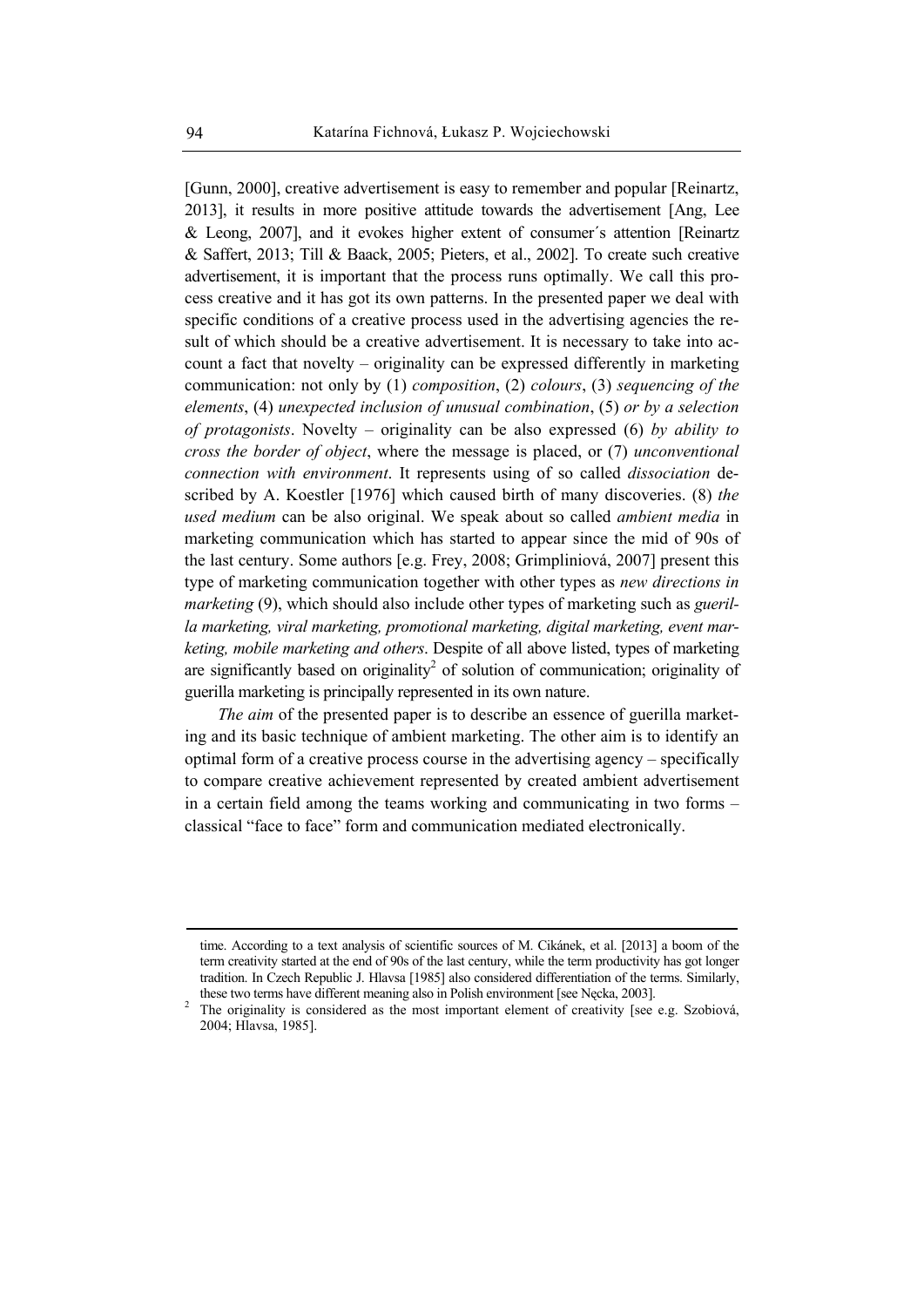#### **2. Guerilla marketing**

The essence of guerilla marketing is an advertisement and promotion of goods and services by using unconventional techniques customized to a target group.

In its core, Guerilla marketing is based on existing verified and used marketing principles, which are, however, supplementary, creatively and originally used in adequate way. Therefore, Katharina Hutter and Stefan Hoffmann [2011] present a presence of benefits that have their basis in a beneficial relationship of costs for promotion and resulting effect as the main intention why companies and organizations start to implement guerilla marketing into their marketing targets. To achieve this target, campaigns are primarily focused on invocation of so called effect of surprise **in the first phase,** which is achieved by creation of a new and unconventional idea [Csikszentmihalyi, 1996; Szobiová, 2004; UNCTAD, 2004; Franková, 2011; Fichnová, 2013]. This phase is followed by next phase called a phase of "diffusive effect" the aim of which is to stimulate consumers and/or media to spread the message further. It causes another effect, so called "low costs effect", it means that increasing effect of surprise is aggregated by a number of persons in the target group, what finally decreases relative costs (fig. 1.)



**Fig. 1.** The basic guerilla effect Source: Hutter & Hoffmann [2011, p. 43].

Development of consumers and advertising messages is still more conformed to sophisticated needs and forms, what is one of the reasons of creation and existence of ambient marketing in the world of omnipresent technological and communication revolutions or new media that are constantly discovered and that can fulfil requirements of ambient form of presentation.

Guerilla marketing activities are based on a basic thesis: minimum effort and costs, maximum success. This marketing uses each opportunity even the one which may seem unusual. A person who wants to apply querilla marketing tools constantly combines typical behaviour of recipients, their habits and style to promote a product, idea, or thought in the best possible way [Patalas, 2009].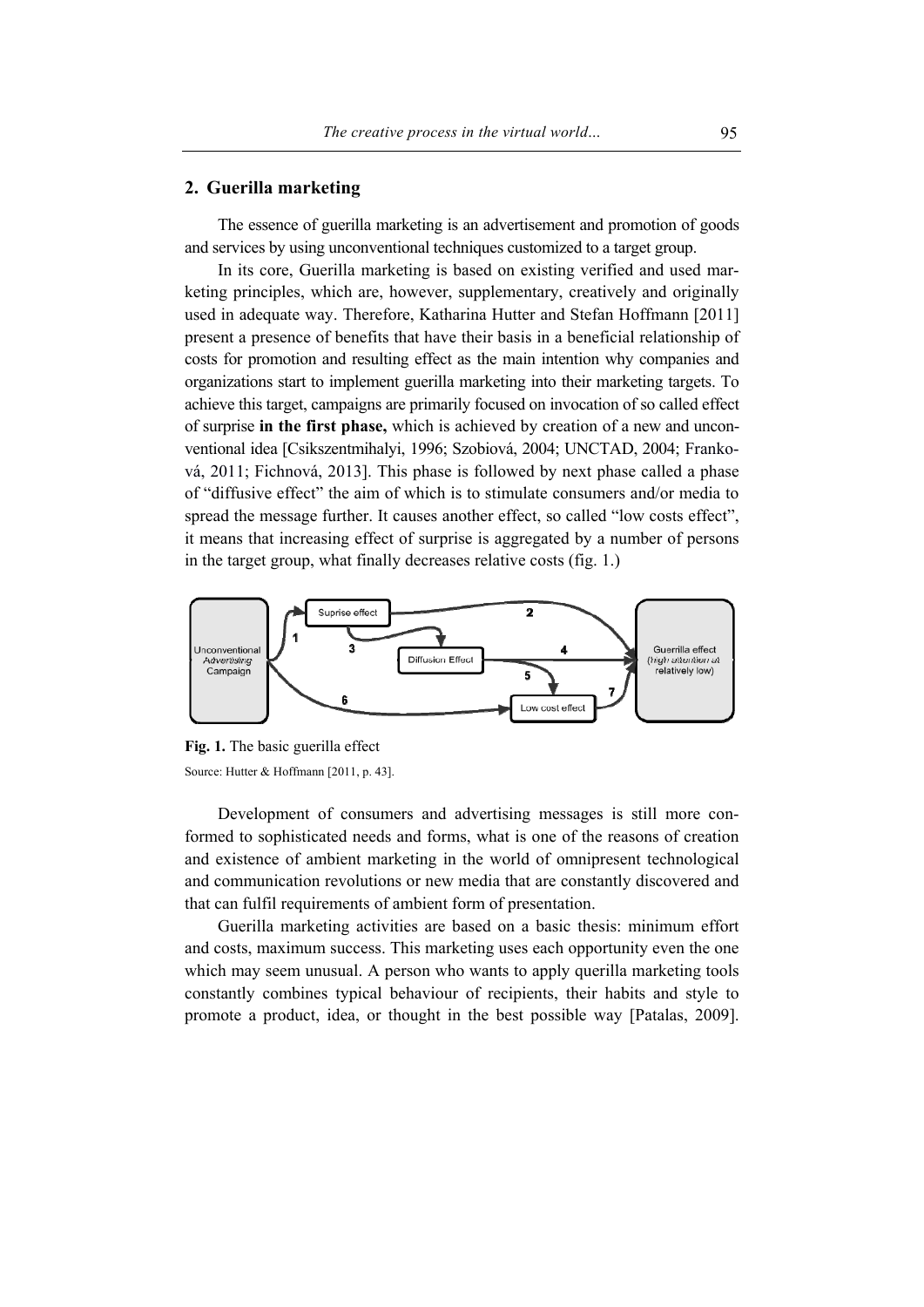J.C. Levinson [1994] himself used the following principle as a basis of querilla marketing: *Use current technology as a tool to build your business*.

The advertisements and promotion use unusual places and presentation of a subject, thought or idea by using this tool standardly and by a program. It is a differentiated innovative heterogeneity and non-standard form which uses specific public places and the latest technologies. It is installed in unexpected places and its form is different from existing forms of advertising and it surprises a consumer [Meyer & Niepel, 1994; Derbaix & Vanhamme, 2000]. The advertisement principally uses mainly absurd, humour or shocking messages for this purpose. Particularly production of ambient marketing and sensation marketing use the effect of surprise most often<sup>3</sup>. Guerilla marketing techniques include<sup>4</sup>: Alternative marketing, Ambush marketing, Astroturfing, Experiential marketing, Presume marketing, Tissue-packing advertising, Undercover marketing, Viral marketing, Wild posting and particularly Ambient marketing which uses unconventional media, such as shopping carts, large areas of the buildings, rubbish bins, lamps of the public lighting, benches (*Street furniture*) etc. However, the selected localization should be associated with a message of the advertisement, so use of untraditional place was not purposeless.

## **2.1. Characteristic of ambient advertisement**

Ambient marketing is a term that is mainly and most often connected with non-standard, imaginative and innovative marketing despite that the problem with its defining is influenced by a fact that it usually includes activities from the fields which have nothing in common [Luxton & Drummond, 2000; Wilczek & Fertak, 2004]. In marginal understanding, the term ambient means a product used for one time or for the first time. On one side, the ambient marketing faces many problems, for example in the form of misunderstanding and controversy. Adequately expressed and directed in relation to a target group, the ambient marketing currently represents one of the strongest marketing weapons [Hatalska, 2009; Kaszuba, 2014]. The common denominators of activities of the ambient marketing are mainly novelty, attractiveness, diversion from a standard, drawing the attention and surprise of a recipient, what can be achieved only very hardly on a varied and strongly saturated market. Currently, with a very strong diversification, but also simultaneous convergence of media and their technolog-

 $\overline{a}$ 

<sup>3</sup> As an example we can mention so called *publicity stunts* in case of Felix Baumgartner and his "Stratosphere Jump", although it was expensive. Record overcame by vice-president of Google Alan Eustace in 2014.

<sup>&</sup>lt;sup>4</sup> It is incomplete list; there are only most frequently used tools.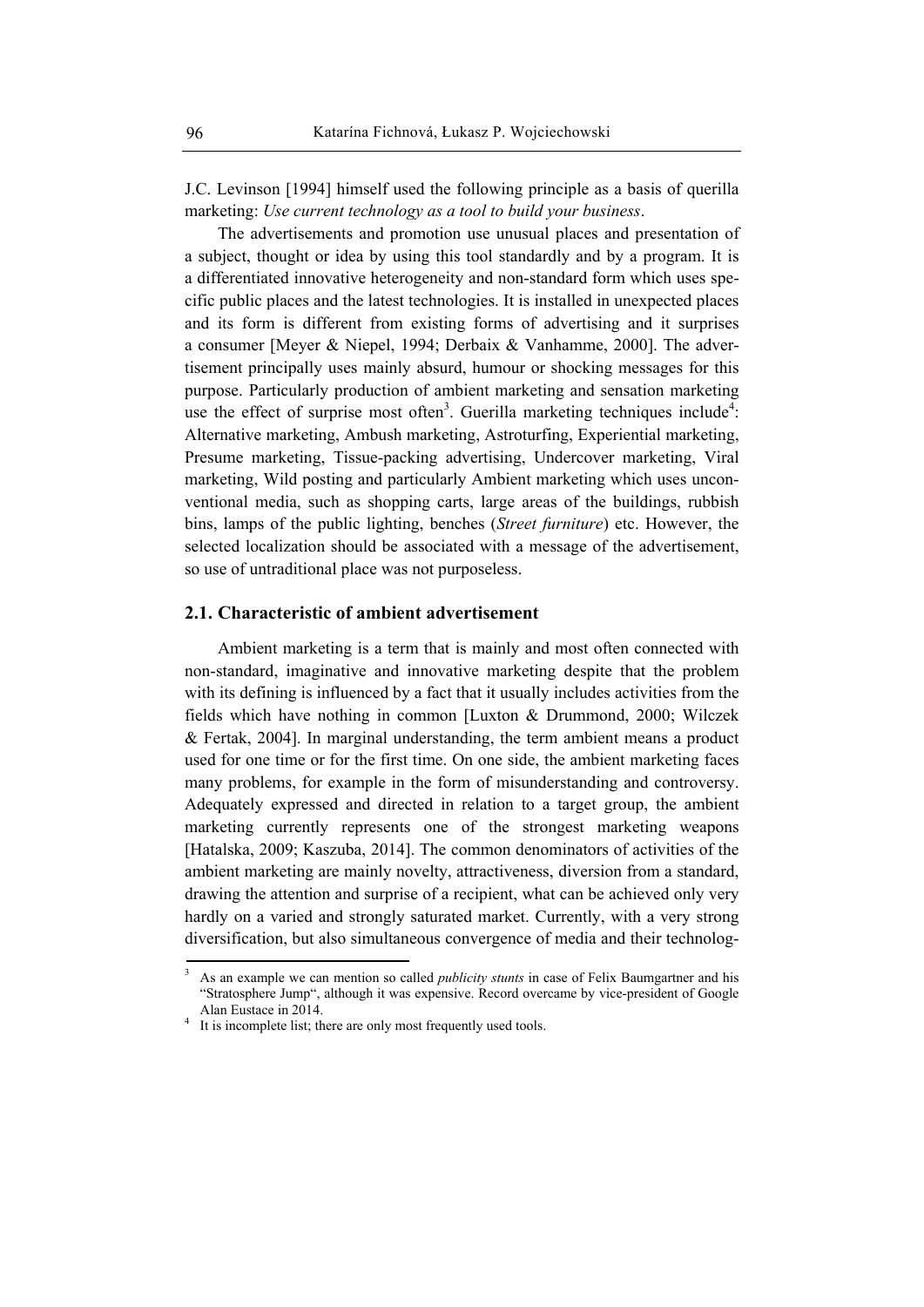ical possibilities, the advertisement must find the most suitable field of action in several areas. Media that are the holders of a discourse therefore use technologies which intermediate interaction and activate a recipient. Technologies strengthen other parts of discourse, which by different senses affect not only a recipient, but also addressed person who can actively participate on offered game.

The means of mass communication as we know them in a traditional form significantly lose their importance and strength. Use of ambient media provides, inter alia, a high rate of probability of media interest, as far as the advertisement is secondary spread by these media [Szyszka, 2013] by a free propagation of news among the people by e-mail, video channels such as Youtube, Vimeo, instant messaging, e.g. ICQ, XMPP, iMessage or Skype, or through social networks such as Facebook, Google+ and other available channels. It is usually financially less demanding form, so the advertisement cannot attract the attention by financially ambitious effects and wild expressiveness. These campaigns also use technological elements that are in interaction with their surrounding by integral part of modern ambient marketing. They include different sensors which react to movement and trigger unexpected noises or images, *Bluetooth technology* and its wireless communication with supporting devices, *bluecasting*, such as digital projection and *mapping* to the buildings in the city, *beamvertising*, *augmented reality*, *digital storefront, mobile tagging*, etc.

It is assumed that a consumer will be in the least expected moment under the attack of the message being advertised, as far as the consumer cannot avoid it as it is in case of standard promotional means. According to the Chartered Institute of Marketing a definition of ambient media is very similar. Communication platform surrounding the consumer in his everyday life: *"Originally known as 'fringe media', ambient media are communication platforms that surround us in everyday life – from petrol pump advertising to advertising projected onto buildings to advertising on theatre tickets, cricket pitches or even pay slips"* [www 1].

The problems with defining and clear determination of a term is also affected by a fact that it usually covers activities from significantly different fields [Wilczek & Fertak, 2004]. Ambient activities can include drawings on pavements, placing of advertisement on the conveyor belts of the cash desks in the shops, colouring of water in the pool in front of the cinema, organization of simulated street processions and manifestations, protests or Flash Mobs choreographies interesting for public.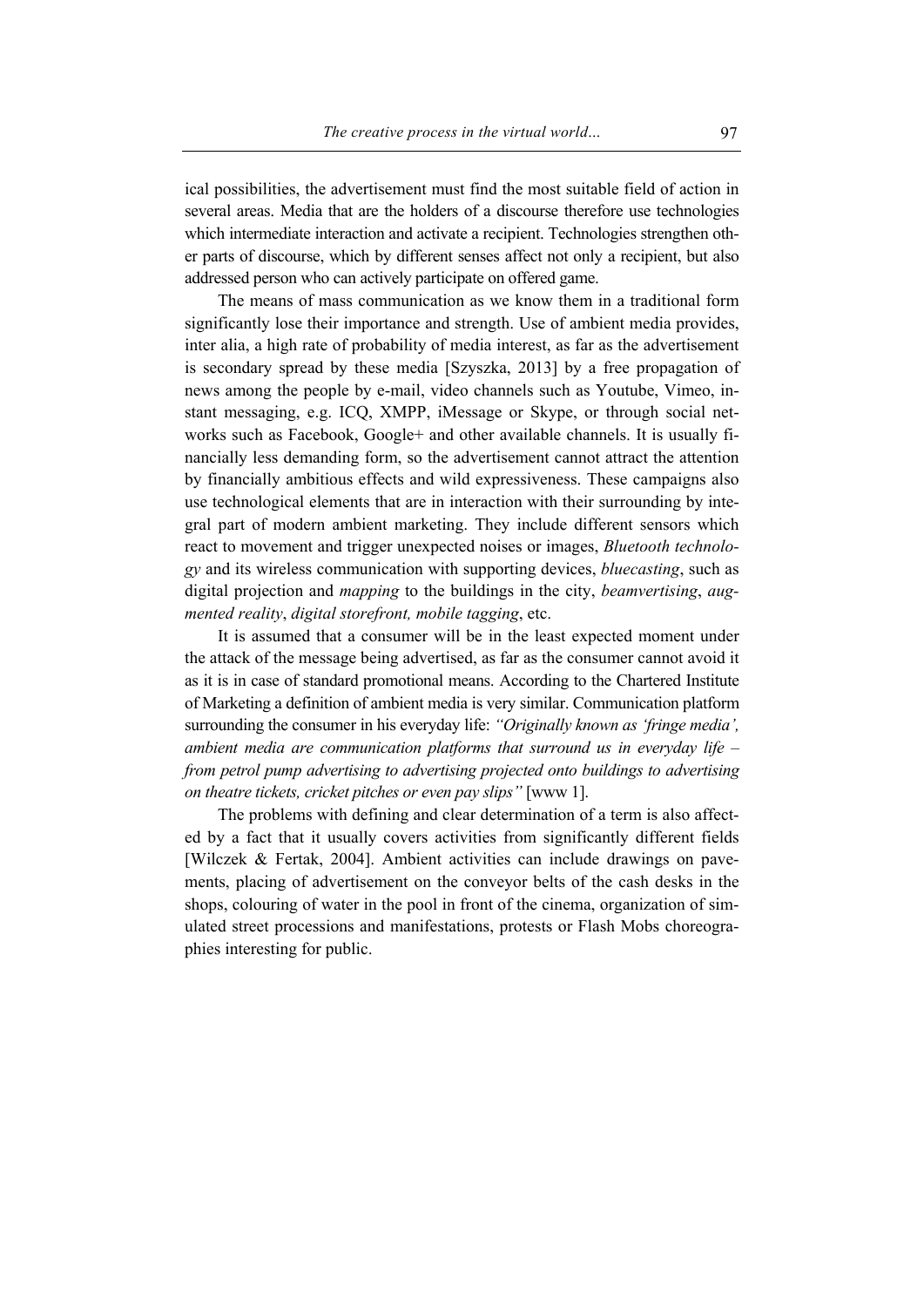# **3. Creative process during creation of ambient advertisement and communication of a team in the advertising agency**

Creative process represents a sequence of thoughts and activities leading to a creative product. *"It is a process of experiencing the internal stimulation of the subject and processing of stimuli coming from external environment"* [Szobiová, s. 29, 2004]. It is affected by many factors [see Model zdrojov kreativity J.S. Dacey & K.H. Lennová, 2000]. Creative process in advertising agencies is mostly a team work. Team work is beneficial for production of creative ideas, while so called social facilitating effect or synergistic effect of a group is considered. In 1973 H. Lamm and G. Trommsoorff [1973] presented a study, where they compared individual performance in the field of creativity with solving the tasks in a group in the form of brainstorming technique and other procedures. Based on their own research, they described several factors of synergistic effect of the group. However, they also pointed out to possible negative consequences of the group work inhibitors. Their researches were focused on classical form of communication, so called face to face. In connection with this, the professionals think about possible elimination of negative factors of this communication by its substitution or completion with electronically mediated communication. Electronically mediated communication (EMC) offers a possibility of cooperation of top professionals being at the particular time located in different places, while it offers a communication model – so called "multi-logue"; it means interactive written discourse which does not require changing of participants of a discussion, eliminates so called emotional sub-text – however, what can on the other side lead to misinterpretation and misunderstanding of a message. O. Hilliges, et al. [2007] compared brainstorming made in traditional way with electronically supported form (probands consisted of 15 pairs of students studying computer science, architecture, design, construction engineering, musicology, and journalism). Pairs worked together in one room, where they used electronic desk and a board. The authors of the research found out that results of traditional brainstorming and electronically supported form are of the same quality and quantity. However, this research did not identify how the performance is changed when using *exclusively* electronically mediated communication – it means a case when the participants of the creative process are in different locations. This process was chosen by the authors Hao-Chuan Wang, Susan R. Fussell and Lesie D. Setlock [2009], who examined differences between a group creativity – team work performed by a videochat and text chatting. Their research did not include comparison with performance of the groups working by using traditional face to face form of communication.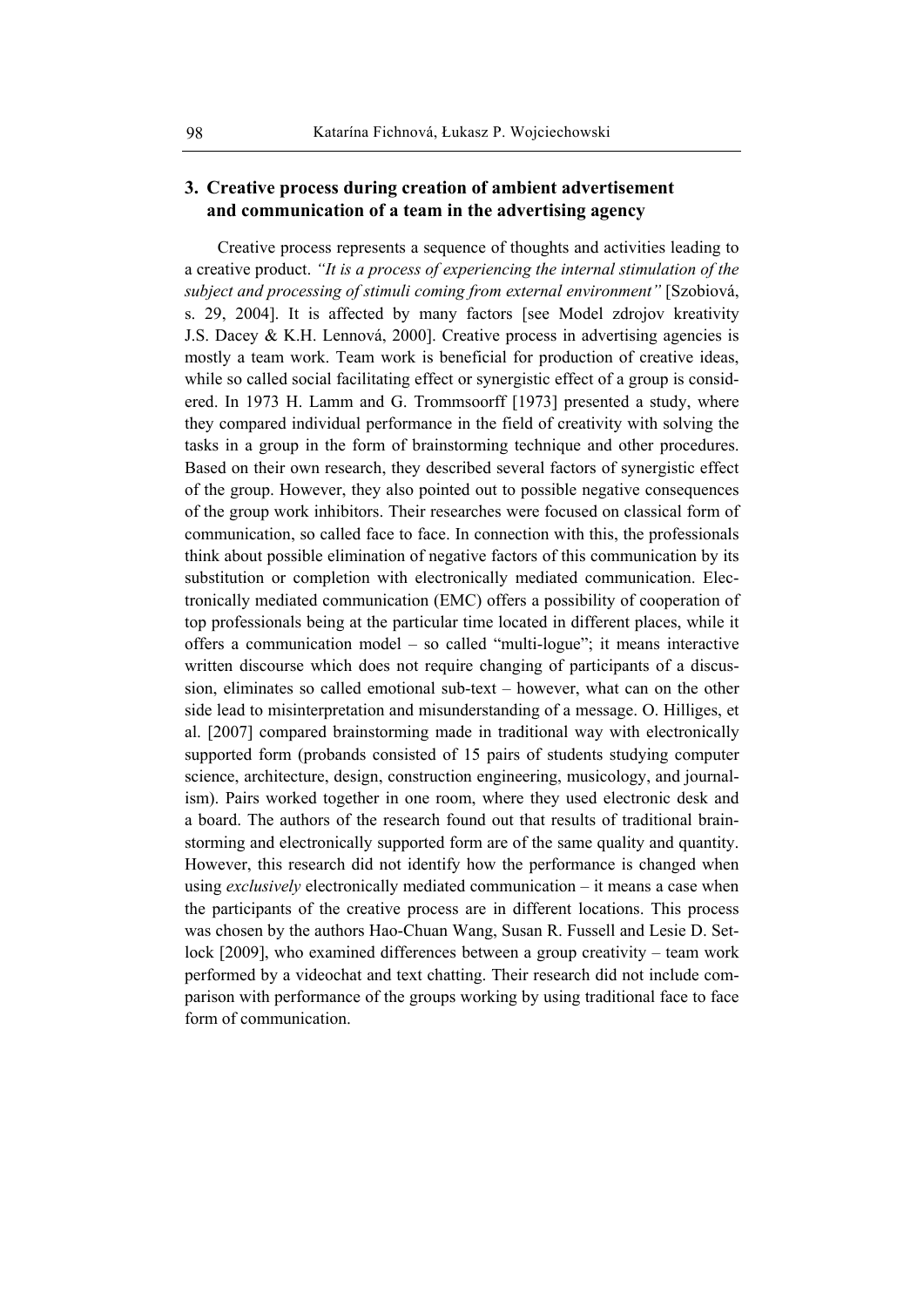#### **3.1. Research problem (RP**)

Based on the above stated facts, we decided to examine effectiveness of different forms of communication used by the teams (classical FtF and electronic communication without a personal contact) in terms of extent of creativity of the final product – proposal of ambient advertisement:

*RP Are there any differences in creativity of ambient advertisements that*  were created by teams communicating in classical "face to face" way of commu*nication and the teams that used only electronically mediated communication?* 

### **3.2. Research group and procedure**

A group consisted of employees working in small and micro advertising agencies in Slovakia and students of both external and daily study program of marketing communication and advertising. The group consisted of 66 people (average age  $-24.23$  years); in total  $-11$  teams with 4-6 members. The research was executed in the form of experiment with controlled conditions – each team received the same task in the form of brief – to create an ambient advertisement (theme, targets, target group, budget, deadline, ...).

The teams were divided as follows: teams which communicated during the process of creation only personally, the teams which communicated only by using electronic media (e.g. Facebook group, WhatsAp, Microsoft Skype, Apple Facetime and Microsoft Lync, ...).

#### **3.3. Used methods**

To identify creativity of the ambient advertisement proposal we used a version of evaluation scale of advertisement defined by the authors R.E. Smith, S.B. Mackenzie, et al. [2007] modified by us, consisting of two parts (evaluation of divergence and relevance) which identify 9 factors of advertisement creativity. The respondents were also asked to deliver not only a proposal of the ambient advertisement, but also reflections of creative process, evaluation, notes, remarks, and comments. Reflections were subject of broadly conceived research. We deal with them only marginally in this paper just to illustrate the found results.

# **3.4. Analysis and interpretation of the results**

Average score in creativity of final advertisements achieved in separate types of teams is presented in the fig. 3 and it is depicted in the fig. 2. It is also evident at the level of averages that classical form of communication in the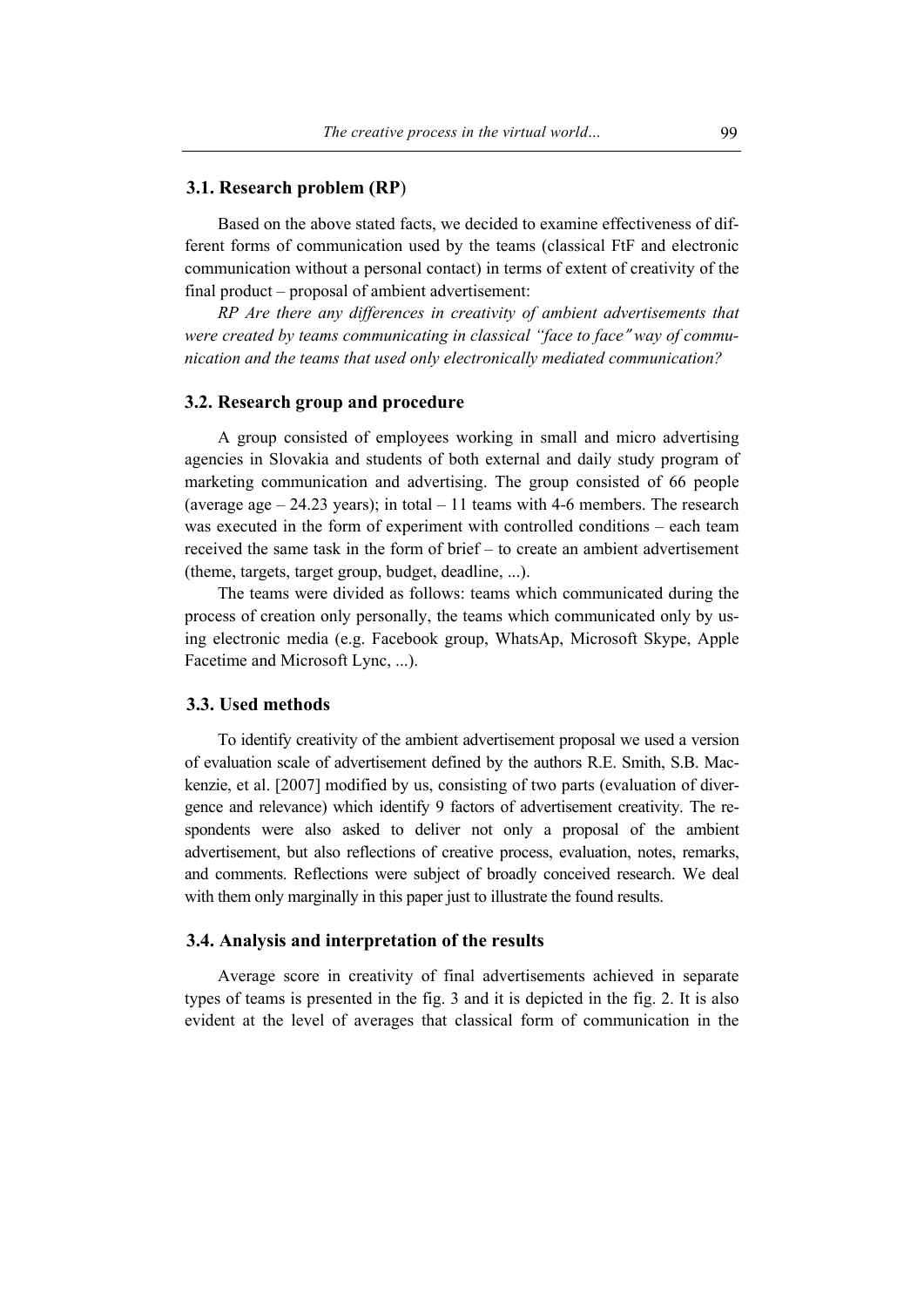

teams resulted in creation of such advertisements that achieved higher scores in all criteria of creativity.



 $FtF = face to face = during the work of the team communication was carried out only in personal way.$  $EMC =$  electronically mediated communication = during work of the team communication was carried out only in the form of electronically mediated information (e.g. Facebook, WhatsApp, chats, etc.)

**Fig. 2.** Comparison of average scores of the teams working in different ways to achieve final design of the ambient advertisement according to criteria of R.E. Smith, S.B. Mackenzie, et al. [2007] in performed research

Source: Own research.

|                                    | FtF             |      | EMC  |      |
|------------------------------------|-----------------|------|------|------|
|                                    | AM              | sd   | AM   | sd   |
| originality                        | 3.67            | 1.61 | 3.31 | 1.39 |
| Flexibility                        | 3.83            | 1.44 | 3.56 | 0.94 |
| Synthesis                          | 3.50            | 1.73 | 3.25 | 1.07 |
| Processing                         | 3.83            | 1.44 | 3.19 | 0.96 |
| Artistic value                     | 3.67            | 1.15 | 2.88 | 1.13 |
| Fluency                            | 3.50            | 1.32 | 3.25 | 0.93 |
| Imagination                        | 3.50            | 0.87 | 3.44 | 0.73 |
| Relevance to the target group      | 4.00            | 1.73 | 3.69 | 0.84 |
| Relevance to promoted product/idea | 3.83            | 1.44 | 3.69 | 1.13 |
| t-test FtF and EMC                 | $0.005$ Sig $*$ |      |      |      |

**Fig. 3.** Comparison of importance of differences of average scores of the teams in the creativity of ambient advertisement according to criteria of R.E. Smith, S.B. Mackenzie, et al. [2007] in performed research

Source: Own research.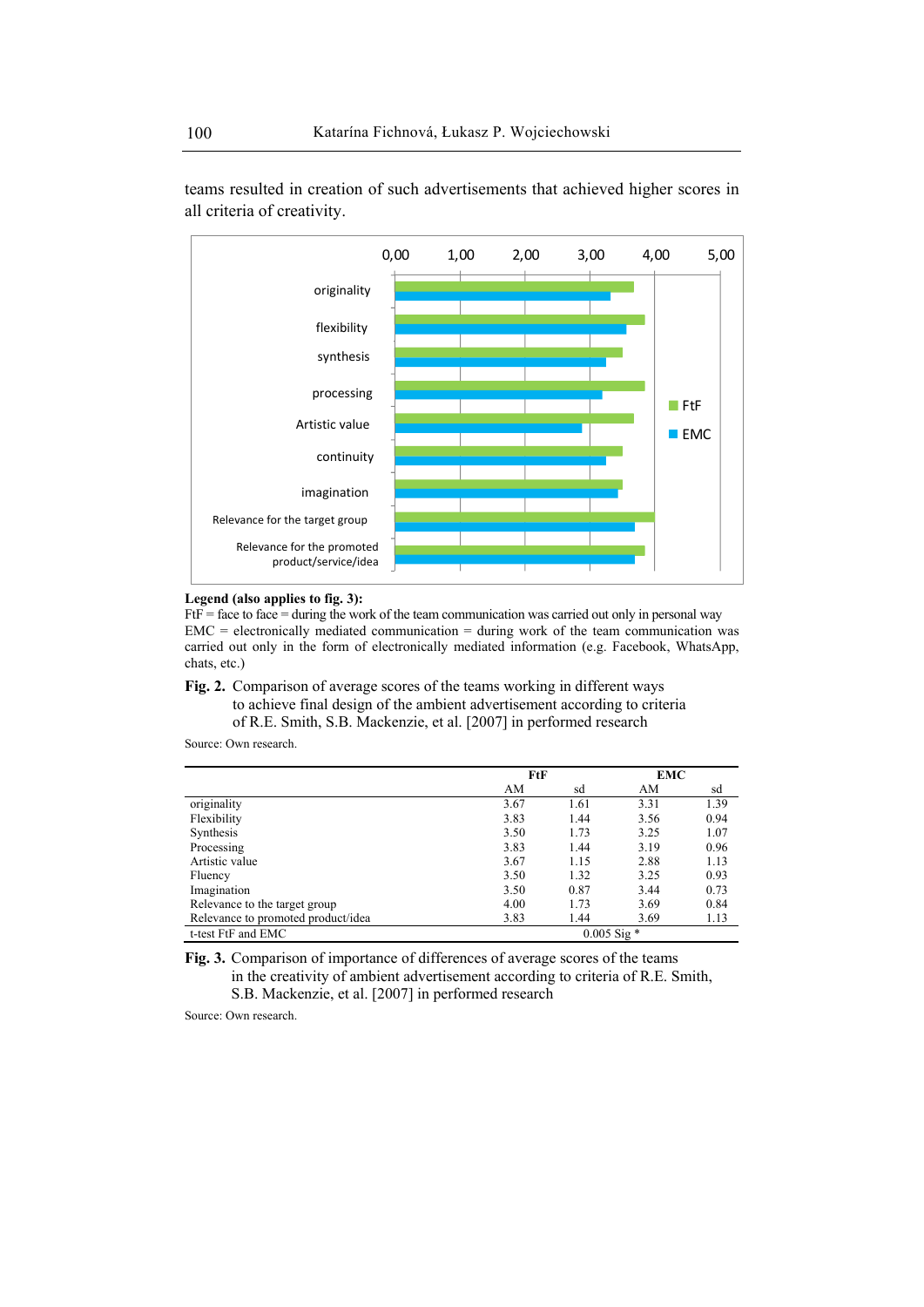The above stated was also confirmed by a confrontation of data – creativity of the advertisements created by groups of teams communicating in face to face method significantly differs from the results of the teams communicating by using electronic media (signification level 0.001).

The findings show that synergic effect of a group and its impact on creativity is the most significant in case of personal contact and at the same time the communication mediated by electronic media does not completely eliminate the inhibition factors. On the contrary  $-$  it may happen that it is necessary to take into account other, yet unidentified inhibitors, which significantly disadvantaged and negatively influenced creative performance of these teams. According to statements of the respondents, it can be caused by several factors: diversion offered by used media is significant; synchronization of communication and communication noises caused by absence of extra-linguistic information. Despite lower performance in the field of creativity of the final ambient advertising, respondents perceived this form as welcomed – respondents mentioned particularly a feeling of time-saving and felt comfort with the possibility to communicate from anywhere. We think that weaker performance was also caused by the fact that different environments do not guarantee a possibility to concentrate on the task sufficiently, however, the mentioned interpretations must be verified in further research which would particularly concentrate on separate factors intervening the creative performance of teams working in the form of communication mediated electronically.

### **Summary**

Results of the research confirm that classical forms of team cooperation are more effective than communication mediated by media when the creative team creates the advertisement. The findings also show that communication mediated by media can bring some inhibitors of a group creative production that are not described yet when preparing the ambient communication.

Despite several positive aspects of the ambient marketing, it will never force our standard means of promotion communication. Not all subjects want and can use this way of advertisement communication for several reasons. Non- -standard communication activities cannot be performed by derivation from reality; it means without strategies and knowing of a target group. These results can indicate formation of ambient for ambient itself, as far as it is not possible to carry out ambient campaigns (or any other non-standard activities) without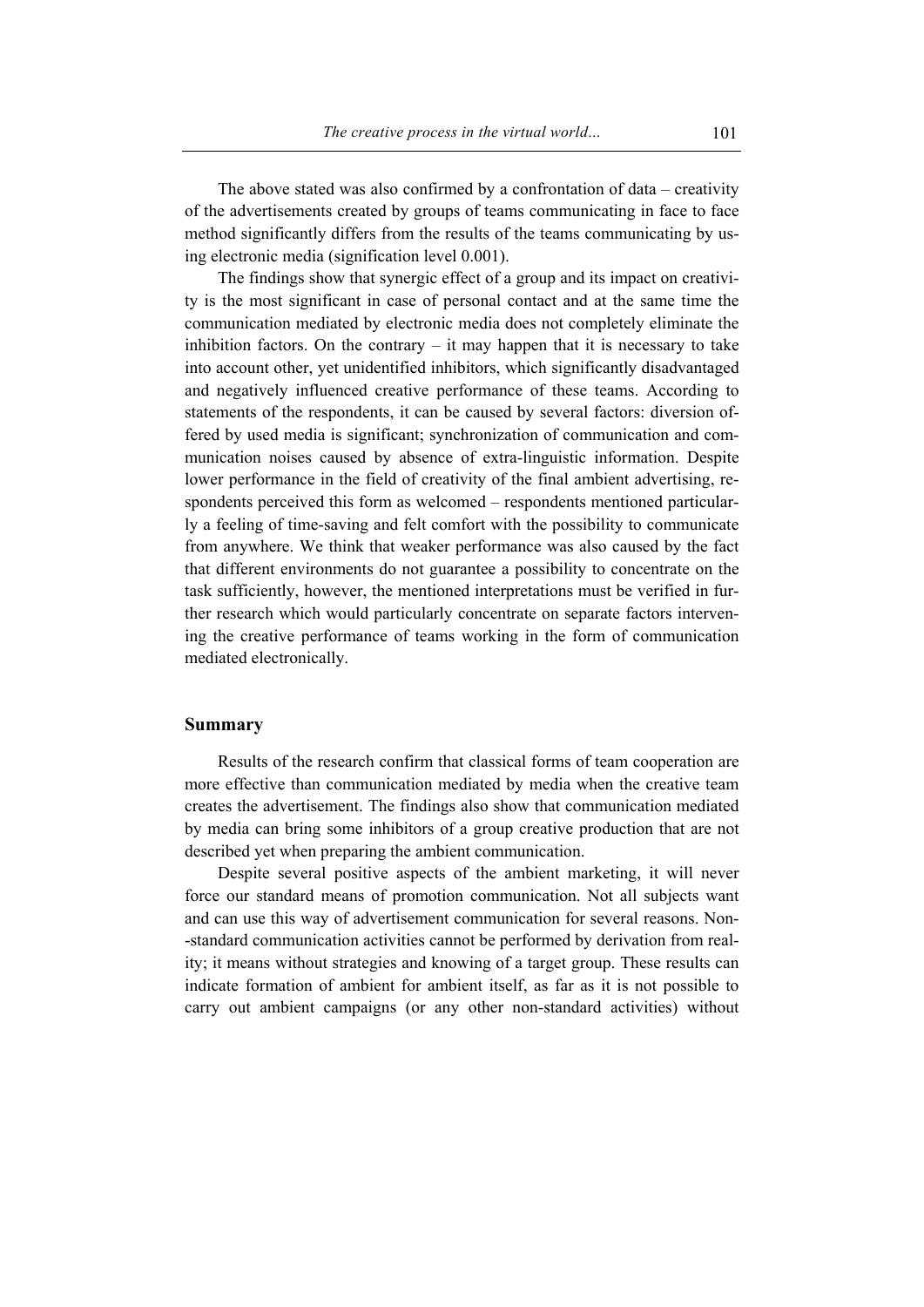knowing a recipient of the discourse (behavioural-psychographic determination of a target group is a base for non-standard communication activities). Ambient marketing can be ideal or temporary solution to cover gaps in classical means of advertising. Classical forms of advertising create a scope and form opinion about a product; ambient advertising influences the activities. As shown, we can see the effect of ambient in the best way in its symbiosis with standard advertising means. it is also pointed out by Kolja Wehleit [2003]. in Germany in cooperation with *German Ambient Media association Media e. V.* Researches performed in Germany in 2003 show that connection of ambient media with standard means of communication achieves higher watching by audience. Unconventional form also showed better evaluation of the product and the subject itself being presented in this way (it was liked by more people). We can also point out to reasons of increase of popularity of marketing communication by ambient media. A reason of this increase is progressing fragmentation of the market, switching of TV channels, skipping of pages or simply ignorance of advertisements and changing of consumers´ habits.

In conclusion we can state that connection of different forms of promotion of a subject and bearing on a rule of 360° degrees is the most optimum solution. Ambient advertising has become one of the most important forms of unconventional and alternative forms of advertisement. Available researches show that ambient advertising is spread quickly and reports related to spent costs are significant [www 2]. This form has become very popular and practiced in recent time, as far as it can be effectively distinguished in the advertising environment full of "rubbish", by what it brings greater expectations as the advertising technique to the future. A significant increase of awareness of the campaign itself is a consequence of inclusion of ambient media to the traditional campaign. Secondly – ambient media are used as a strategic tool at the time of marketing communication (high rate of acceptability of this type of discourse and at the same time positive impact on evaluation of the product itself). Creation of ambient advertisement should be performed in such a way that teams would be possible to communicate face to face – which, as proven – **results in the most original proposal of the ambient communication of the highest quality** (in terms of flexibility, synthesis, processing, artistic value, fluency, imagination, but also relevance for the target group and the promoted product itself and ideas). Nowadays, still more often preferred electronically mediated communication results in significantly worse solutions in terms of creativity criteria.

This paper was supported by the grant KEGA 017UKF-4/2015 *Ambient communication as a new alternative of marketing communication in the states of*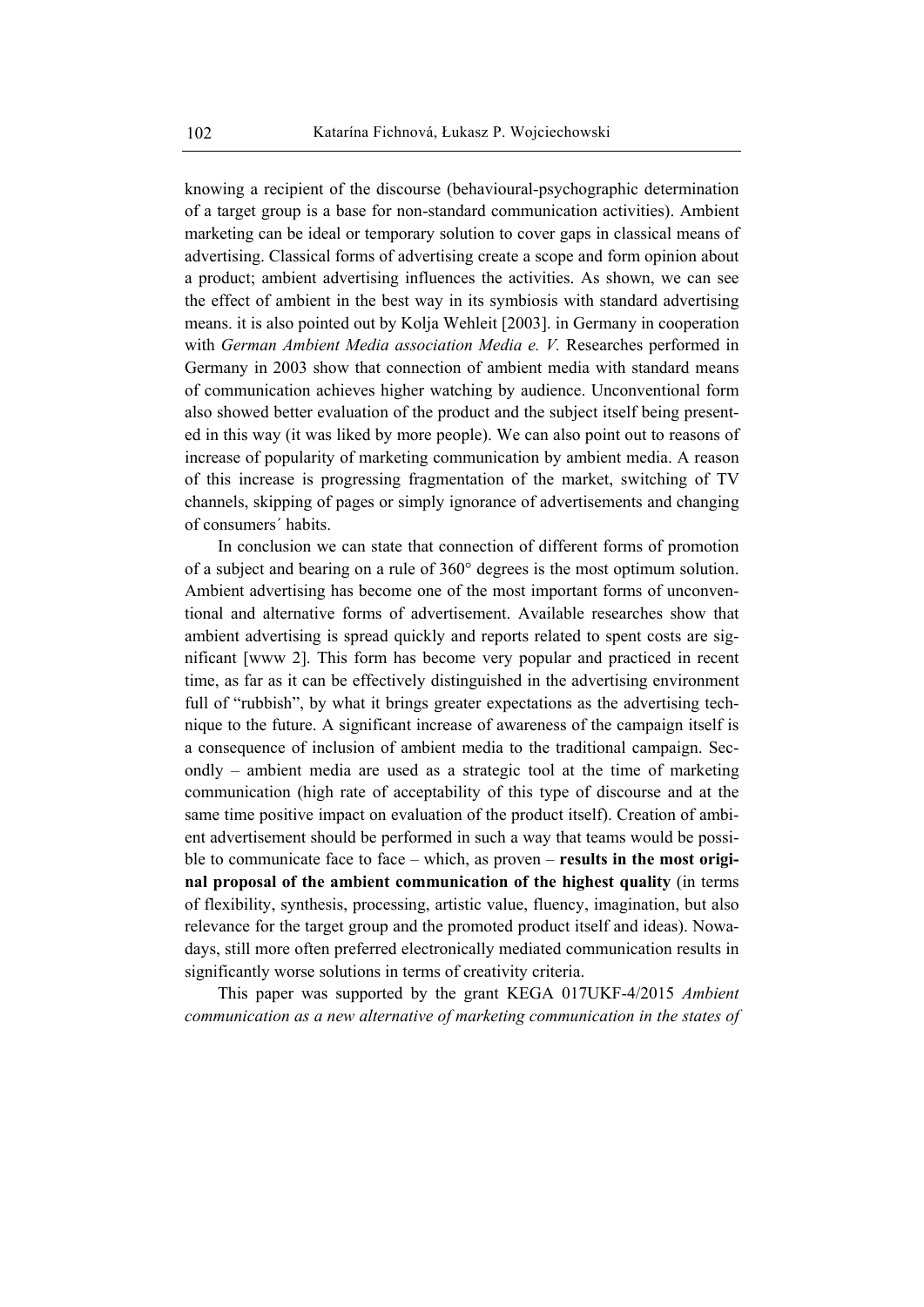*Visegrad Group - preparation of a modern course book intended for universities* and the grant KEGA 035UKF-4/2015 *Socialization and educational functions of marketing discourse as a reflection of media culture.* 

#### **References**

- Ang S.H., Lee Y.H. & Leong S.M. (2007), *The Ad Creativity Cube: Conceptualization and Initial Validation*, "Journal of the Academy of Marketing Science", Vol. 35, No. 2, pp. 220-232.
- Cikánek M. et. al. (2013), *Kreativní průmysly. Príležitost pro novou ekonomiku*, Institut umění – Divadelní ústav, Praha.
- Csikszentmihalyi M. (1996), *Creativity: Flow and the Psychology of Discovery and Invention*, Harper Collins Publishers, New York.
- Dacey J.S. & Lennon K.H. (2000), *Kreativita*, Grada, Praha.
- Derbaix C., & Vanhamme J. (2000), *The* ʻ*You Know What?*' *Syndrome How to Use Surprise for Gaining Success* [in:] B. Wierenga, A. Smidts & G. Antonides (ed.), *Proceedings of the 29th conference of the European Marketing Academy*, Erasmus University Rotterdam, Rotterdam, CD-rom.
- Falat M. (2004), *Psychology of Creative Advertising and Its Authors*, "Studia Psychologica", Vol. 46, No. 4, pp. 305-310.
- Fichnová K. (2013), *Psychology of Creativity for Marketing Communication*, Association Amitié Franco-Slovaque, Noailles.
- Franková E. (2011), *Kreativita a inovace v organizaci*, Grada, Praha.
- Frey P. (2008), *Marketingová komunikace: to nejlepší z nových trendů*, Management Press, Praha.
- Grimpliniová J. (2007), *Nové směry marketingu* [in:] *Marketingové noviny*. publikované 8.1.2007, available online at: http://www.marketingovenoviny.cz/index.php3?Act ion=View&ARTICLE\_ID=4812 (accessed: 13.08.2008).
- Gunn D. (2000), *Campaign 17-Nov-00. Kreatívne preteky*, "Stratégie", No. 12.
- Hatalska N. (2009), *Niestandardowe formy promocji*, available online at: http://www.hatalska.com/wp-content/uploads/2009/02/N.Hatalska\_Niestandardowe FormyPromocji MarketingIRynek2002.pdf (accessed: 2.01.2016).
- Hlavsa J. (1985), *Psychologické základy teorie tvorby*, Academia, Praha.
- Hilliges O. et al. (2007), *Designing for collaborative creative problem solving* [in:] *Proceeding C&C* ʻ*07 Proceedings of the 6th ACM SIGCHI conference on Creativity & Cognition*, ACM, New York, pp. 137-146.
- Hutter K. & Hoffmann S. (2011), *Guerrilla Marketing: The Nature of the Concept and Propositions for Further Research*, "Asian Journal of Marketing", Vol. 5, No. 2, pp. 39-54.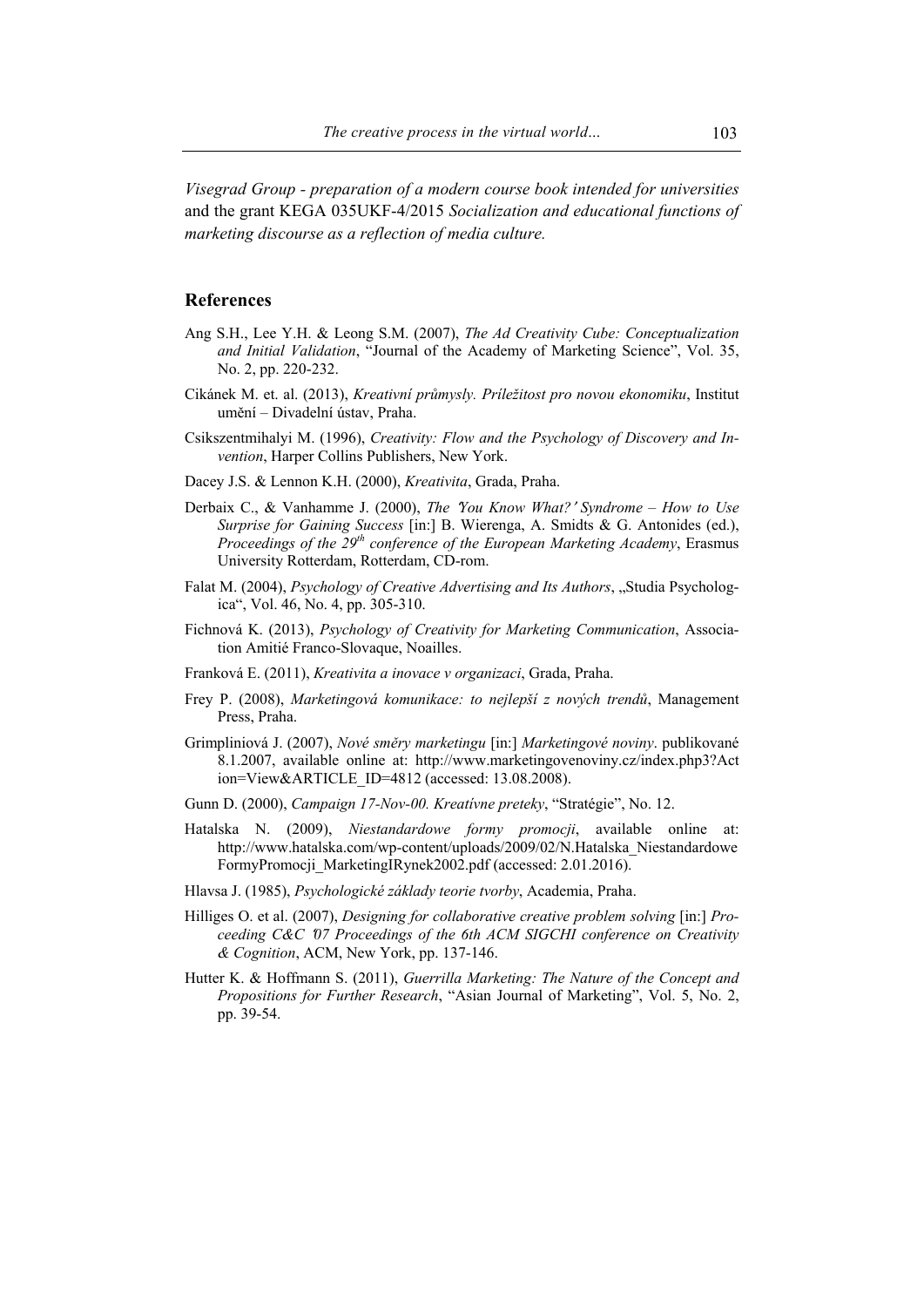- Kaszuba Ł. (2014), *Ambient media w Polsce*. *Zastosowanie Ambient Mediów dla celów promocyjnych na przykładzie wybranych kampanii marketingowych w Polsce*, available online at: http://www.slideshare.net/ukaszKaszuba/ambient-media-wpolsce (accessed: 2.01.2016).
- Koestler A. (1976), *Act of Creation*, New Impression edition, Hutchinson.
- Lamm H. & Trommsoorff G. (1973), *Group versus Individual Performance on Tasks Requiring Ideational Proficiency (Brainstorming*), "A Review European Journal of Social Psychology", Vol. 3, No. 4, pp. 361-388.
- Levinson J.C. (1994), *The Guerrilla Marketing Handbook*, Mariner Books, New York.
- Luxton S. & Drummond L. (2000), *What Is This Thing Called 'Ambient Advertising'?* [in:] ANZMAC 2000. Visionary Marketing for the 21st Century: Facing the Challenge, pp. 734-738.
- Meyer W.U. & Niepel M. (1994), *Surprise* [in:] V.S. Ramachandran (ed.), *Encyclopedia of human behavior Orlando*, Academic Press, FL, pp. 353-358.
- Nęcka E. (2003), *Psychologia twórczości*, Gdańskie Wydawnictwo Psychologiczne, Sopot.
- Patalas T. (2009), *Guerillový marketing: jak s malým rozpočtem dosáhnout velkého úspěchu*, Grada, Praha.
- Pieters R., Warlop L. & Wedel M. (2002), *Breaking Through the Clutter: Benefits of Advertisement Originality and Familiarity for Brand Attention and Memory,* "Management Science", Vol. 48, No. 6, pp. 765-781.
- Reinartz W. & Saffert P. (2013), *Creativity in Advertising: When it works and when it doesn*'*t*, "Harvard Business Reviewˮ, Vol. 3, No. 6, pp. 1-6.
- Smith R.E. & Mackenzie S.B., et al. (2007), *Modeling the Determinants and Effects of Creativity in Advertising*, "Marketing Science", Vol. 26, No. 6, pp. 819-833.
- Szobiová E. (2004), *Tvorivosť od záhady k poznaniu. Chápanie, zisťovanie a rozvíjanie tvorivosti*, Stimul, Bratislava.
- Szyszka M. (2013), *Kształtowanie wizerunku instytucji pomocy spolecznej w mediach*, Centrum Rozwoju Zasobów Ludzkich, Warszawa.
- Till B.D. & Baack D.W. (2005), *Recall and Persuasion: Does Creative Advertising Matter?* "Journal of Advertising", Vol. 34, No. 3, pp. 47-57.
- UNCTAD (2004), *Creative Industries and Developmen. United Nations Conference on Trade and Development* [in:] UNITED NATIONS. Eleventh session São Paulo, 13–18 June 2004. Distr. GENERAL TD(XI)/BP/13. 4 June 2004, available online at: http://unctad.org/en/Docs/tdxibpd13\_en.pdf (accessed: 2.01.2016).
- Wang H.-Ch., Fussell S.R. & Setlock L.D. (2009), *Cultural Difference and Adaptation of Communication Styles in Computer-Mediated Group Brainstorming* [in:] *Proceeding. CHI '09 Proceedings of the SIGCHI Conference on Human Factors in Computing Systems*, ACM, New York, pp. 669-678.
- Wehleit K. (2003), *Ambient Media: the Key to Target Group Communication*, Admap, May 2003, available online at: http://www.docshut.com/kmyqvi/ambient-mediathe-key-to-target-group-communication.html (accessed: 17.09.2013).